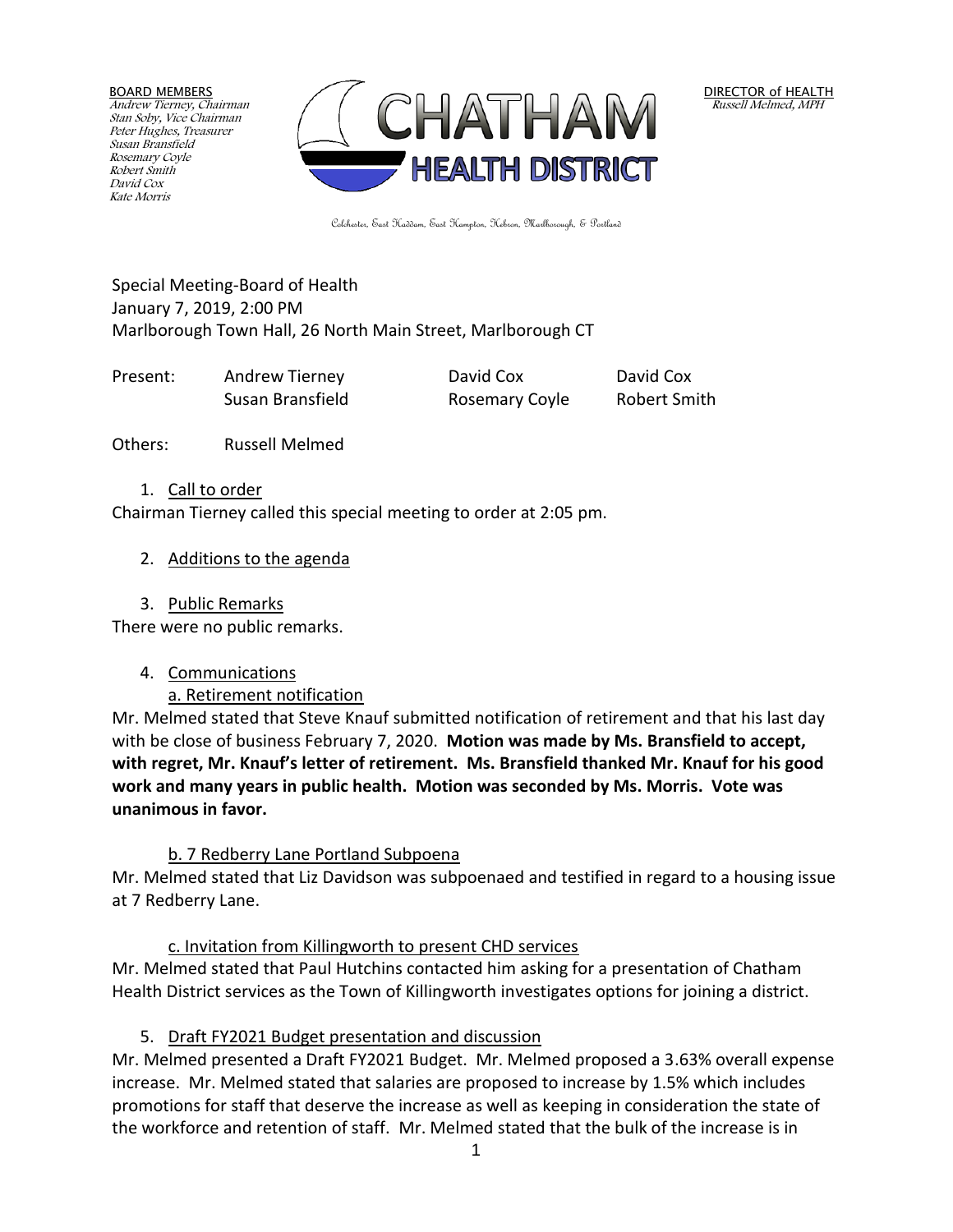fringe, healthcare. Mr. Melmed explained that we had two options last year with renewal; CTCare and Harvard Pilgrim. CTCare would have been a 10% increase, Harvard Pilgrim was 4%. Harvard Pilgrim will not be an option this year, therefore Mr. Melmed proposed for a 20% increase for CTCare, 10% for each year. Mr. Melmed also stated that he budgeted with the expectation for coverage of a new Chief Sanitarian with a family. Currently, Mr. Knauf does not participate in the District health insurance. Mr. Melmed stated that he will be looking at other healthcare option over the next few months. Mr. Melmed noted that he is not proposing much for Reserves. However, he is hoping to find savings in healthcare costs and our current Medical Advisor contract to move into Reserves. Discussion was held in regard to healthcare options and cost sharing.

Mr. Melmed noted that the overall budget increase appears higher than it actually is due to a calculation error in the past two budget cycles that has been corrected in this proposed budget. The previous bottom line expenses failed to capture Contract Food Service, Overtime, and Reserve (a \$26,000 error).

Mr. Melmed explained the significant increase in the Consultants Computer line item. This increase is due to a new contract with the addition of antispam and encrypted email. Mr. Melmed noted the addition of the Computer Software line item. This is for our Office 365. This has been an expense that has never been identified in the budget. Mr. Melmed also noted the addition of Clothing Allowance.

Mr. Melmed explained savings on the expenses come from internalizing Emergency Preparedness; reducing contractual expenses with responsibilities shifting to staff. There are still some contractual services being provided, however, the majority of the grant will be used to offset salaries for the Director of Health, Public Health Nurse, and Health Educator.

Discussion was held regarding increasing the Director of Health salary 2.5% keeping in line with the regular staff cost of living increase. Brief discussion was held regarding the reviewing the contract with the Medical Advisor, renegotiating or finding an alternative. Discussion was also held regarding sick time; liability, accrual and payout.

Request was made to send out the soft per capita numbers to the towns CFO's for their budget consideration. Discussion was held regarding setting the public hearing. Public Hearing will be set sometime in January.

#### 6. Discussion of sanitarian coverage

Mr. Melmed discussed sanitarian coverage in anticipation of a gap from the time of Mr. Knauf's departure and the start of a new Chief Sanitarian. Mr. Melmed does not anticipate a large gap. Currently, Mr. Knauf has been covering primarily Hebron and Marlborough. Jaime Ellis will be checking on applications coming into these offices. Ms. Ellis will handle what she is capable of and will reach out to Jim Karrenberg and Liz Davidson for other issues. Emily Miller will be taking on the majority of complaints that come in. Ms. Han will also be assisting in food service during this transition period.

#### 7. New Business